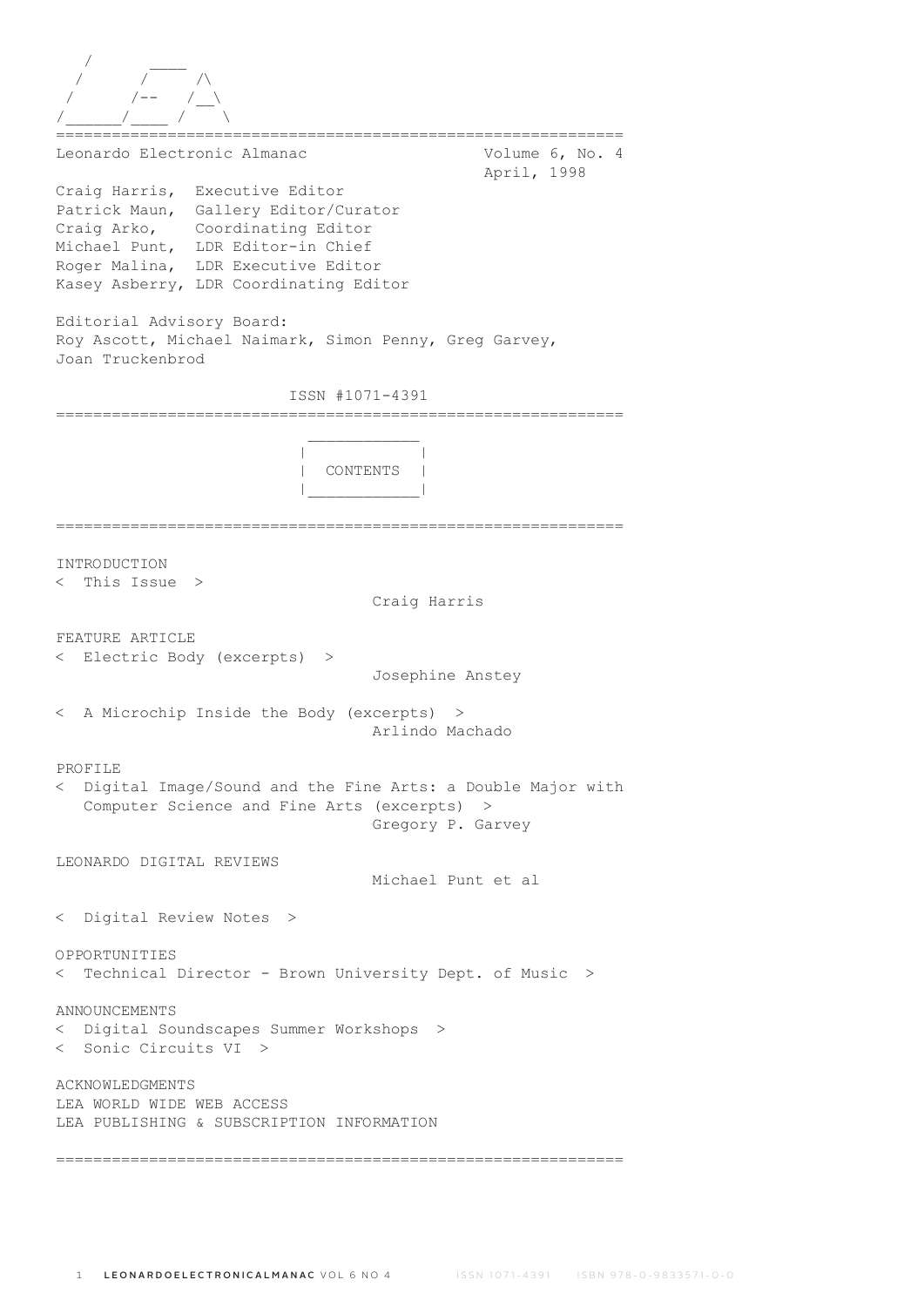

=============================================================

< This Issue >

## Craig Harris

This month LEA presents two feature articles and a media arts facility profile. Josephine AnsteyÍs article Electric Body examines some of the technical and aesthetic strategies used in creating the electric body, and focuses on the work of Stelarc (ParaSite) and Stahl Stenslie and Knut Mork (solve et coagula). In an appropriate companion piece, Arlindo Machado writes about Eduardo KacÍs A Microchip Inside the Body, presented in November of 1997 in Sao Paulo, Brazil, touching on some of the same issues.

Greg Garvey presents a view into a new program Digital Image/Sound and the Fine Arts: a Double Major with Computer Science and Fine Arts at Concordia University in Montreal, Canada. This is a fine example of the kind of integrated educational perspective that bridges the sciences with the arts, as described in The Leonardo Equation: Interdisciplinary Education in Art, Science and Technology (LEA 5:11 and LEA 5:12). Leonardo Digital Reviews takes a sabbatical this month, but will return in LEA 6:5.

We are continuing with our plan to present extended abstracts in the text version of LEA, with the full articles appear on the web site. We expect to begin with the implementation of the subscription system soon, and we hope that those who have yet to subscribe will join us in the next phase of evolution for Leonardo Electronic Almanac. We appreciate the wave of new subscriptions coming into MIT Press, and look forward to more years of serving the community in the spirit of the journal Leonardo, and the International Society for the Arts, Sciences and Technology.

|  | FEATURE ARTICLE |  |
|--|-----------------|--|

=============================================================

< Electric Body (excerpts) >

Josephine Anstey

Josephine Anstey Electronic Visualization Laboratory Tel: (312) 996 3002 Email: <anstey@evl.uic.edu> URL: <http://www.evl.uic.edu/anstey>

> We Sing the Body Electric: Imagining the Body in Electronic Art

------------

Introduction ------------

In "Neuromancer" William Gibson created the fantasy of cyberspace and of the body in cyberspace.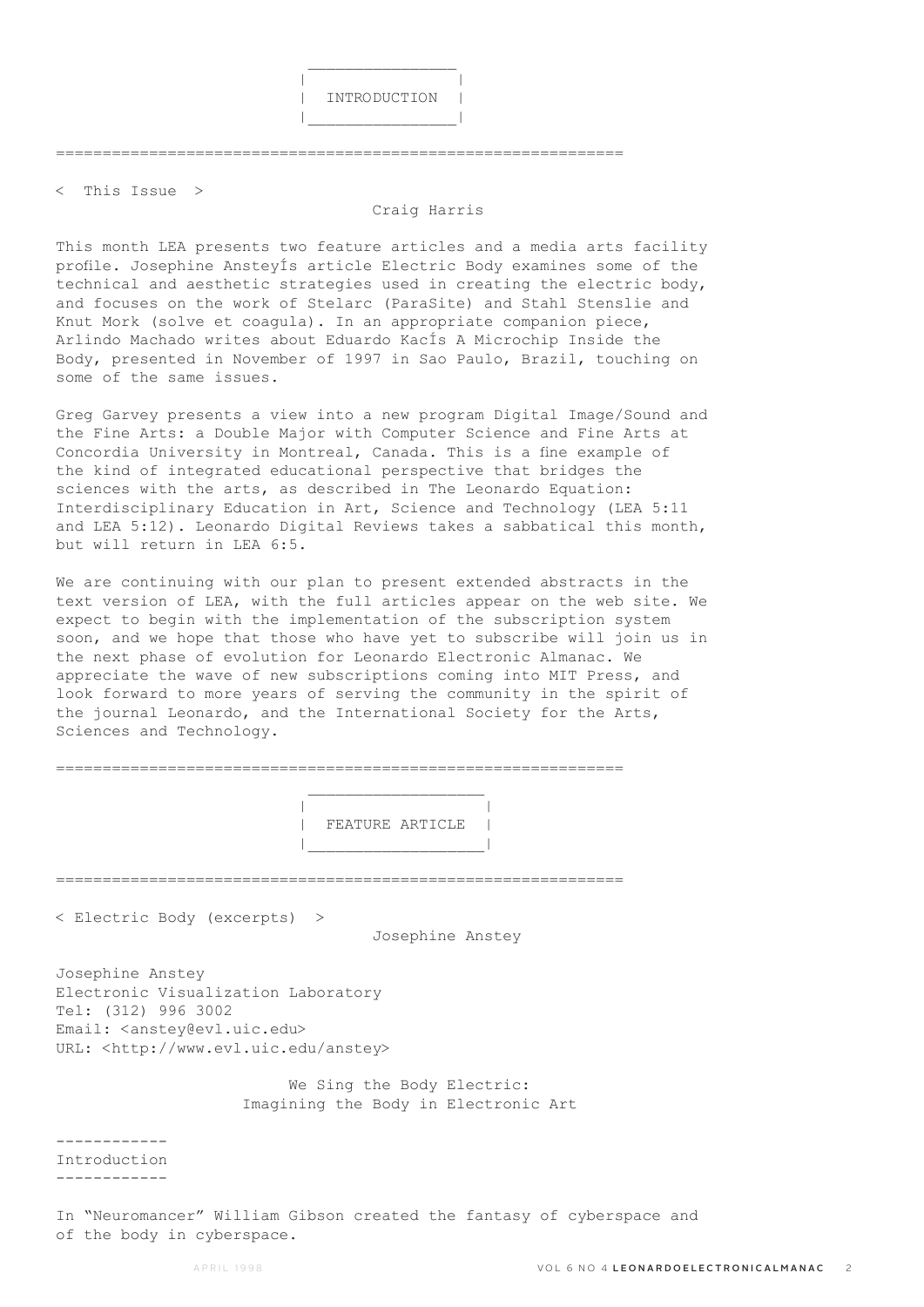Cyberspace in this novel is an amalgam of elements; simstim - the remote experience of the entire sensory input of another person; an internet - a dynamic, graphical representation of information movement, ownership, protection and theft; and artificial intelligences who have gotten loose in the world wide electronic system.

The body that jacks into cyberspace is a sensory input/output device: the senses take in information from both the real world and simulated worlds, output from the senses control both real and virtual machinery. It is a techno-human hybrid, capable of linking directly into cyberspace and communicating with virtual beings it finds there. It is a farm for spare bio-parts.

Contemporary electronic art practitioners are following this fantasy as they create cyber bodies. This paper will examine some of the technical and aesthetic strategies used in creating the electric body. It will check the work produced against the claims the artists are making in their attempt to realize the fantasy. Finally it will analyze the fantasy itself.

------------------------------ Technology - are we there yet? ------------------------------

Stelarc is getting ready for a performance of "ParaSite" at the Ars Electronica Center, September 1997. He is naked except for a thong. Wires trail from his arms and one leg. He has a VR head set pushed up on top of his head. He has a prosthetic arm attached to his right arm. He checks the equipment to his right, a series of body monitoring devices that send information to a VRML representation of his body. Behind him is a video screen - already there are images popping up on it. To the left is a line of computers, audio and video mixing equipment, each with a young man sitting behind it. In front of him are cameras. The audience is tucked around the sides, most of it outside the glass walled area the performance is in. Stelarc walks towards the camera people. He talks to a woman with a hand held camera, asking her to shoot from the ground up and to move the camera back and forward dynamically.

The performance officially begins. Two or three computers are running the specially designed search engine that pulls medical images and images of the body off the web. Information from the images is translated into electronic impulses which are fed to the wires stimulating Stelarc's muscles, and provoke involuntary movement. These images from the web, the VRML representation of the stimulated body, and live footage are mixed, layered and projected onto the screen behind Stelarc. The music throbs.

Stelarc's leg and arm move up in an arc and fall. The prosthetic arm clicks, whirs and turns slightly. Stelarc's leg and arms move again, the motion is roughly the same. Stelarc starts to sweat.

This continues for about forty minutes.

... [Content omitted: Ed.] ...

Stelarc's performance is very powerful and I will return to the question of what imbues it with power later. However, the technology he currently has access to means that his performance is more a paean to technology and the electric body rather than the body itself - we get the shadow not the substance. Even if he created a more substantive cyber body, it would be his body which the audience could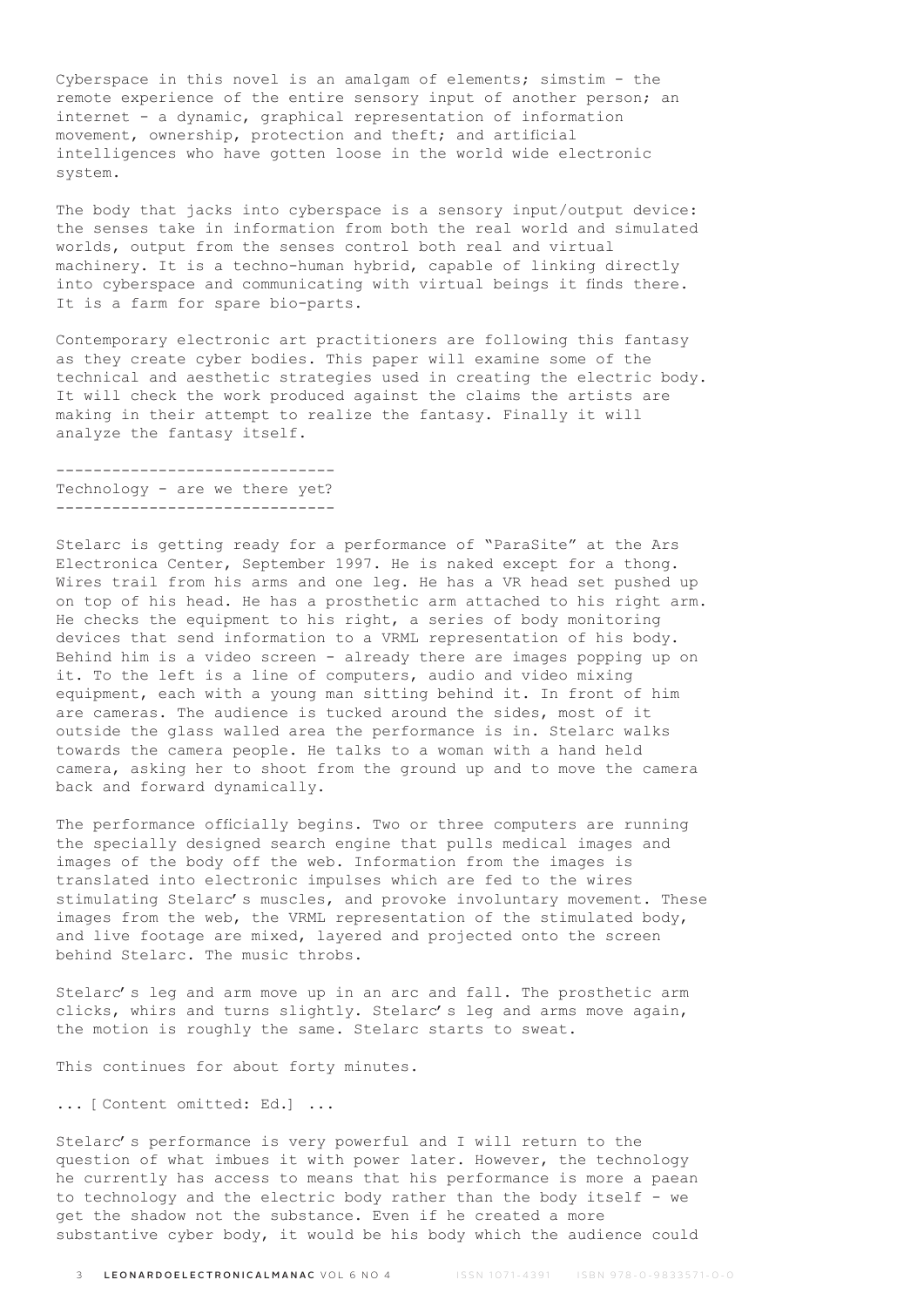only experience vicariously. I asked Stelarc if he would therefore encourage others to follow in his footsteps. Although agreeing that this would be necessary for a more complete experience, he suggested that much of his practice is too extreme and even dangerous for others to get into lightly.

In contrast, Norwegian artists, Stahl Stenslie and Knut Mork, do create a cyber body experience for the user. At the AEC 97 festival, their "solve et coagula" installation is in a concrete basement with high walls and low lighting. Curved prongs create a cage-like structure around a woman wearing a wired body-suit, and a VR head mounted display. Video is projected on the wall in front of her. Nebulous, star-shaped, moving images slide by. The woman looks up and down. The images shift. She paces in her cage and cries out. The sound effects screech and grumble.

This looks like a lot of fun, I wonder what she can see and feel, I wonder what is going on. Then I find out it's interactive and I can have a go.

... [Content omitted: Ed.] ...

---------- Conclusion ----------

The fantasy of a cyber body and realizations of cyber bodies seem to pull in directions that both enrich and extend, and impoverish and limit the body.

The possibility of electrical augmentation of the body and of having virtual bodies attached to our real bodies suggests the freedom to transgress the normal limits of the body; limits of time and space, of appearance and fixed gender, of a unitary self, of self and other. What limits the cyber body - and the less we acknowledge it the more it limits - is a blindness to the existing structures that exert control, and control definition, of the body; what it is, how it can be used, what gender is, what sexuality is, what acceptable sexuality is. In the words of Judith Butler, no realm of fantasy or representation is, "a domain of psychic free play."

It seems to me that opportunities for radical visions of the body are lost when for example, artists deny questions of sexuality, power and powerlessness (ParaSite) or try to ignore the problematics of gender (solve et coagula).

In his Neveryon series, Samuel Delany, manages to explicate a vision of a sado-masochistic sexuality that is radical and limit-breaking, and simultaneously to explore slavery with all its brutish limitations. He juxtaposes two poles and the structures that grow up around them - one is psychological with a sexual, role-playing practice, the other is political with a social submission and domination practice. He recognizes the play between these poles, but nevertheless convinces us that they exist at different levels and are in such different domains that an action that may appear the same for example the wearing of a slave collar - can have a different or opposite meaning in each.

As artists continue to realize the cyber body I would be very pleased to see these realizations deal with issues of multiplicity, gender, power, flesh with some of the awareness and complexity Delany brings to S/M and power dynamics - acknowledging and layering all of the psychological, sexual, social and political implications.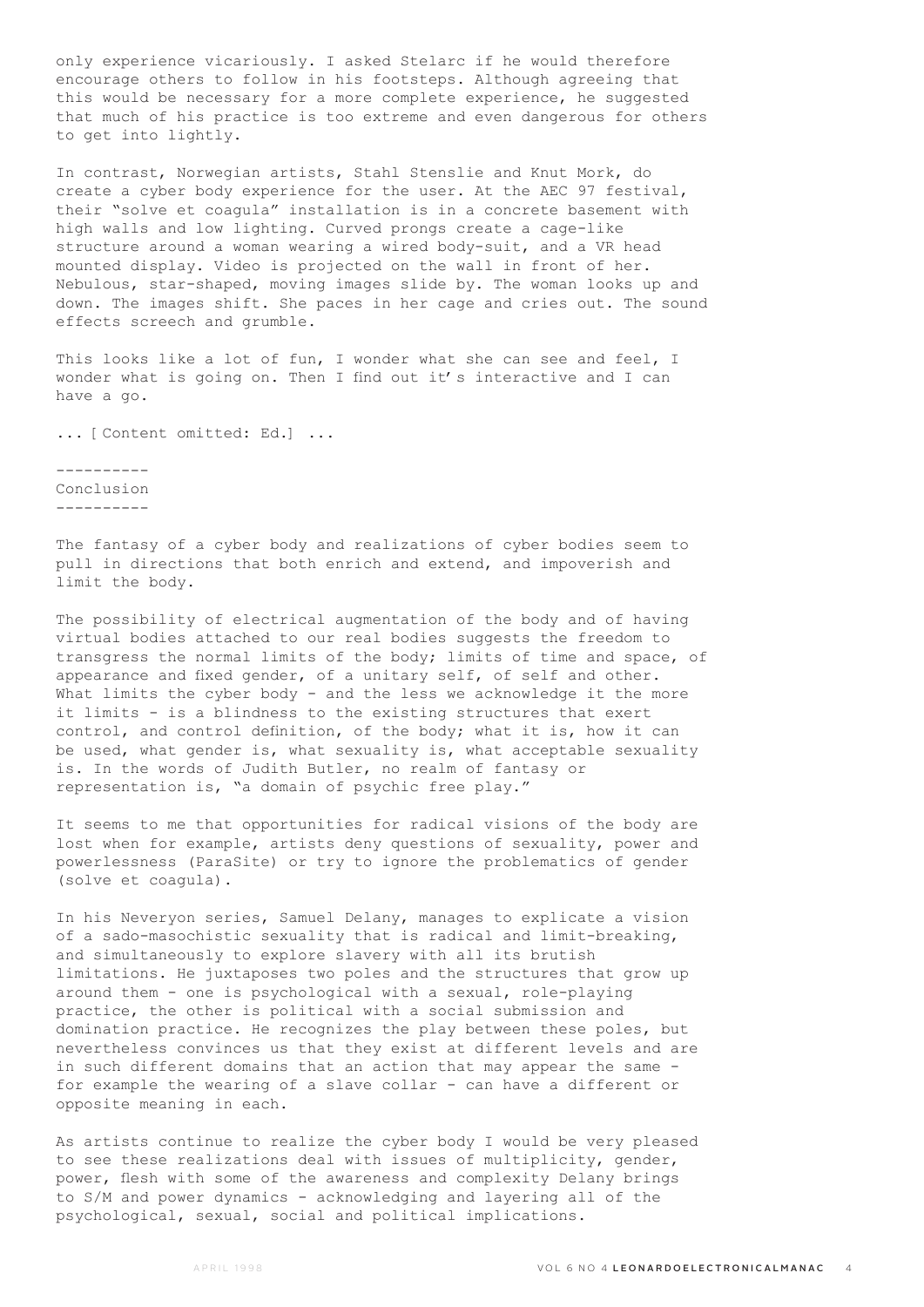[Ed. note: the complete content of this article is available at the LEA website: <http://mitpress.mit.edu/e-journals/LEA/>.] \*\*\*\*\*\*\*\*\*\*\*\*\*\*\*\*\*\*\*\*\*\*\*\*\*\*\*\*\*\*\*\*\*\*\*\*\*\*\*\*\*\*\*\*\*\*\*\*\*\*\*\*\*\*\*\*\*\*\*\*\*

< A Microchip Inside the Body (excerpts) > Arlindo Machado

Arlindo Machado Email: <arlimach@folha.com.br>

Artist: Eduardo Kac Assistant Professor of Art and Technology Art and Technology Department The School of the Art Institute of Chicago 112 S. Michigan Avenue, 4th floor Chicago IL 60603 Tel: (312) 345-3567 Fax: (312) 345-3565 Email: <ekac@artic.edu> URL: <http://www.ekac.org>

After generalizing happenings, performances, and installations, after questioning the white cube of the museum and jumping to the public space, after borrowing from industry and employing all kinds of machines and technological apparatuses to make images, texts, and sounds, after discussing the tragedy of the human condition and laying bare the embarrassment, the segregation, the unspoken differences of race, sex, geographic origin, and socioeconomic contingency after all of this, art seems to orient itself now toward a discussion of the very biological condition of the species.

For the past few years, artists like Orlan and Stelarc have brought forward a cultural discussion of the possibility of surpassing the human through radical surgical intervention, through the interface between flesh and electronics, or with robotic prostheses to complement and expand the potentiality of the biological body. More than anticipate profound changes in perception, in our conception of the world, and in the reorganization of our sociopolitical systems, these pioneers foresee fundamental transformations in our species. These transformations could conceivably alter our genetic code and reorient the Darwinian evolutionary process.

An important landmark of this current took place on November 11, 1997, at the cultural center Casa das Rosas, Sao Paulo, Brazil. On this day, the artist Eduardo Kac implanted in his ankle an identification microchip with nine digits and registered himself with a databank in the United States via the Internet. Replacing the traditional branding with hot iron, the microchip -a transponder tag- is used to identify and recover lost or stolen animals. The microchip is connected to a coil and a capacitor, all hermetically sealed in biocompatible glass to prevent the organism from rejecting it. The number stored on the chip can be retrieved with a tracker, a portable scanner that generates a radio signal and energizes a microchip, making it transmit back its inalterable number. The microchip implant in the ankle has a precise symbolic meaning: it is an area of the body that has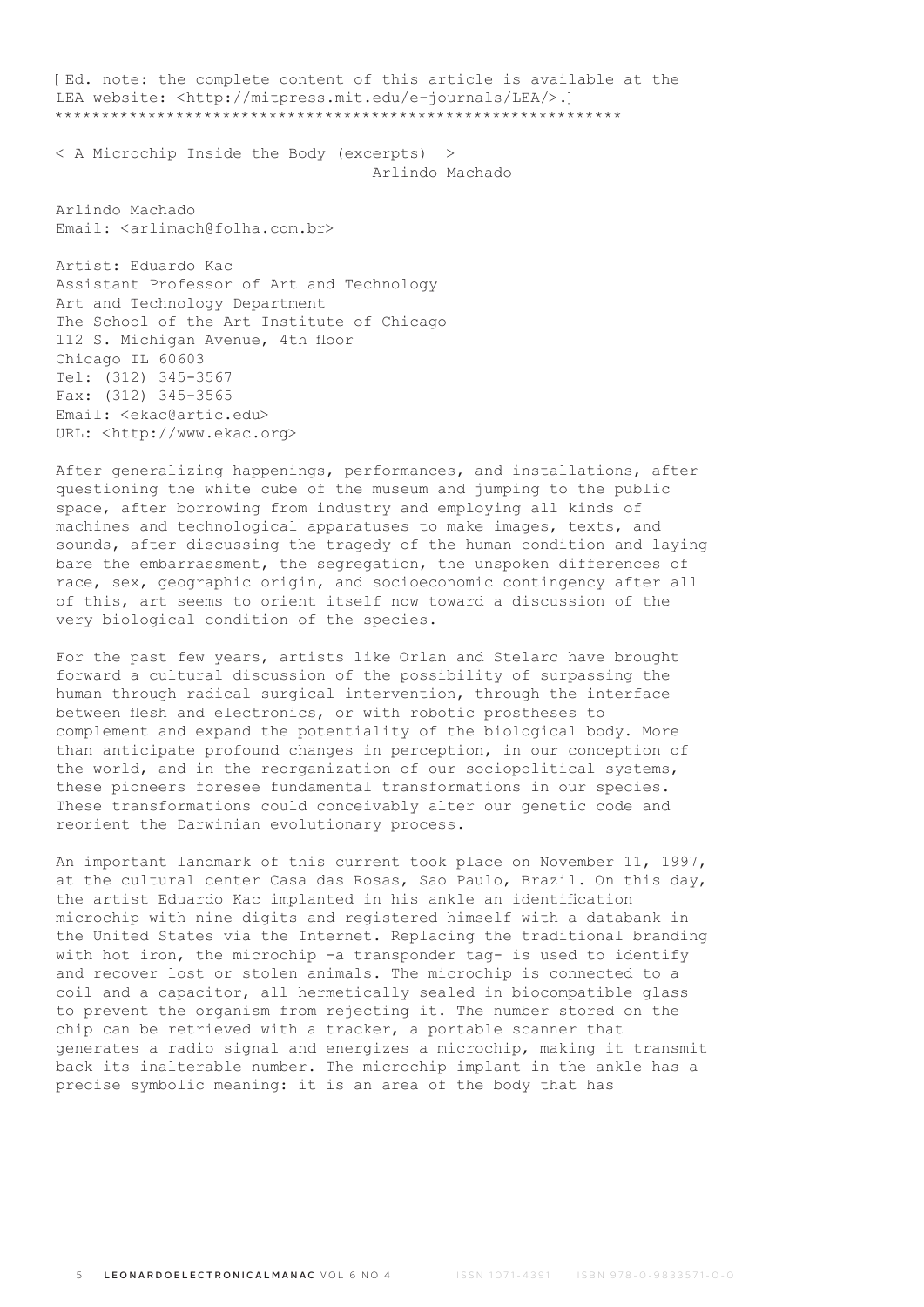traditionally been chained or branded.

... [Content omitted: Ed.] ...

Arlindo Machado is a critic, curator, and professor at the University of Sao Paulo, Brazil. He has researched and published extensively on visual arts and new technologies. His books include The Specular Illusion: an Essay on Photography, The Art of Video, Machine and Imaginary: the Poetics of Technology, and Pre-cinemas and Post-cinemas (in Portuguese). A. Machado received the National Photo Award from the Brazilian Foundation for the Arts (FUNARTE) in 1995.

"A Microchip Inside the Body" (Um microchip dentro do corpo), by Arlindo Machado, was originally presented in Portuguese at the symposium "New Directions in Art," Paco das Artes, Sao Paulo, Brazil, on November 18, 1997.

[Ed. note: the complete content of this article is available at the LEA website: <http://mitpress.mit.edu/e-journals/LEA/>.] =============================================================

 $\mathcal{L}_\text{max}$  and  $\mathcal{L}_\text{max}$  and  $\mathcal{L}_\text{max}$  and  $\mathcal{L}_\text{max}$  | | | PROFILE | |\_\_\_\_\_\_\_\_\_\_\_\_\_\_\_\_\_\_\_|

============================================================= < Digital Image/Sound and the Fine Arts: a Double Major with Computer Science and Fine Arts (excerpts) >

Gregory P. Garvey

Gregory P. Garvey Coordinator Digital Image/Sound Program Chair, Department of Design Art, VA-246 Concordia University 1455 de Maisonneuve Blvd. West Montreal, Quebec H3G 1M8 Canada Tel: (514) 848-4749 Fax: (514) 848-8627 Email: <ggarvey@vax2.concordia.ca>

-------- Overview --------

This paper describes the new double major/minor in Digital Image/Sound and the Fine Arts in conjunction with the Option in Computer Science: Computer Applications. Central to the program is a two course sequence, each six credits and two semesters in duration. DFAR 350 Multimedia Authoring was introduced in the 1997-98 academic year and DFAR 450 Advanced Workshop: Theory and Practice in Digital Image/Sound will be offered in the 1998-99 academic year. Results of teaching DFAR 350 will be presented, including a demonstration of the course web site used to support in class teaching and examples of student work using HTML, Macromedia Director with Shockwave, VRML and javascript. Of particular interest will be those projects created with the support of original source material from the Montreal Museum of Fine Arts, the Claridge Collection of the Charles R. Bronfman Foundation and the Bombardier Museum/Foundation.

The emergence of the "digital arts" calls for a re-alignment and exploration of intersections across a number of disciplines previously separated by department and faculties at universities, colleges, and specialized schools. The World Wide Web is perhaps the most recent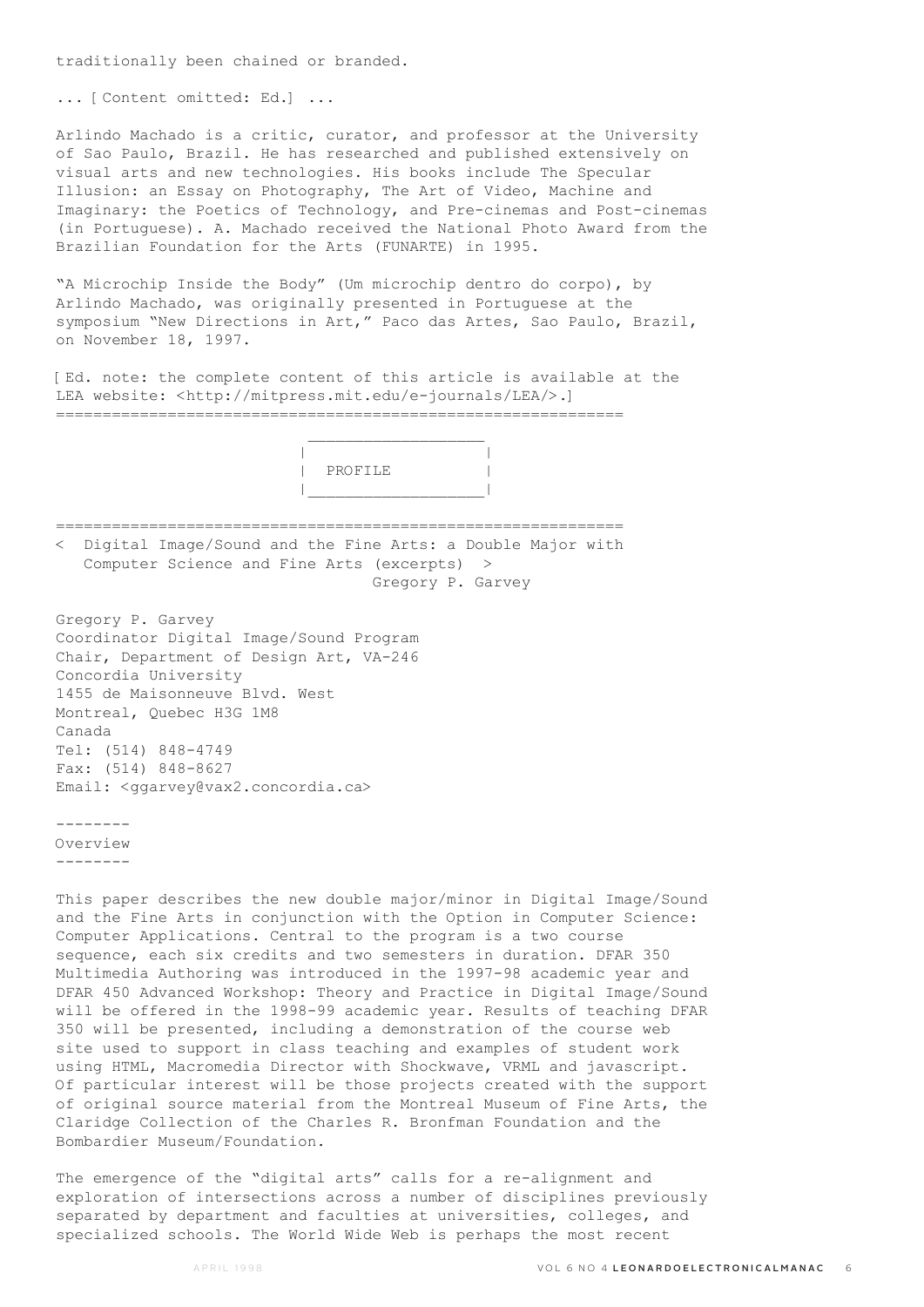example of how a new technology 'retools' pre-existing skills and aesthetic practice from previously separated domains. Successful web page development may involve the traditional skills of a story teller, writer, poet, copy editor, art director, graphic designer, typographer, illustrator, painter, photographer, and composer, in combination with the newer expertise of the 2D & 3D animator, digital non-linear video editor, software programmer, sound effects designer, cognitive psychologist and a human factors engineer.

... [Content omitted: Ed.] ...

[Ed. note: the complete content of this profile is available at the LEA website: <http://mitpress.mit.edu/e-journals/LEA/>.]

=============================================================

 | | | LEONARDO DIGITAL REVIEWS | | April 1998 | |\_\_\_\_\_\_\_\_\_\_\_\_\_\_\_\_\_\_\_\_\_\_\_\_\_\_\_|

 $\mathcal{L}_\text{max}$  and  $\mathcal{L}_\text{max}$  and  $\mathcal{L}_\text{max}$  and  $\mathcal{L}_\text{max}$ 

Editor-in Chief: Michael Punt Executive Editor: Roger Malina Managing Editor: Kasey Rios Asberry Editorial Advisors: Roy Ascott, Annick Bureaud, Marc Battier, Curtis E.A. Karnow, David Topper Corresponding Editors: Roy Behrens, Molly Hankwitz, Bulat M. Galeyev

Review Panel: Rudolf Arnheim, Wilfred Arnold, Eva Belik Firebaugh, Mary Cure, Shawn Decker, Tim Druckrey, Michele Emmer, Josh Firebaugh, George Gessert, Thom Gillespie, Tony Green, Istvan Hargittai, Gerald Hartnett, Paul Hertz, Richard Kade, Patrick Lambelet, Richard Land, Axel Mulder, Kevin Murray, Simon Penny, Clifford Pickover, Harry Rand, Sonya Rapoport, Kasey Rios Asberry, Barbara Lee Williams, Stephen Wilson

=============================================================

LEONARDO DIGITAL REVIEWS is on sabattical this month. Please look for LDR in May's issue of the Electronic Almanac and online at <http://mitpress.mit.edu/Leonardo/ldr.html>.

Contact LDR at <ldr@msp.sfsu.edu>.

=============================================================

< Digital Review Notes >

Read the full versions of these and other reviews of digital media, arts, sciences and technology writing at the LDR web site:

<mitpress.mit.edu/e-journals/Leonardo/ldr.html>

Authors, artists and others interested in having their (physical) publications considered for review in Leonardo Digital Reviews should mail a copy of the publication to:

Leonardo, 425 Market Street San Francisco, CA, 94107, USA.

Event and exhibit organizers, and authors of virtual/electronic publications and events interested in having their event reviewed should send information in advance electronically (only) to:

<ldr@msp.sfsu.edu>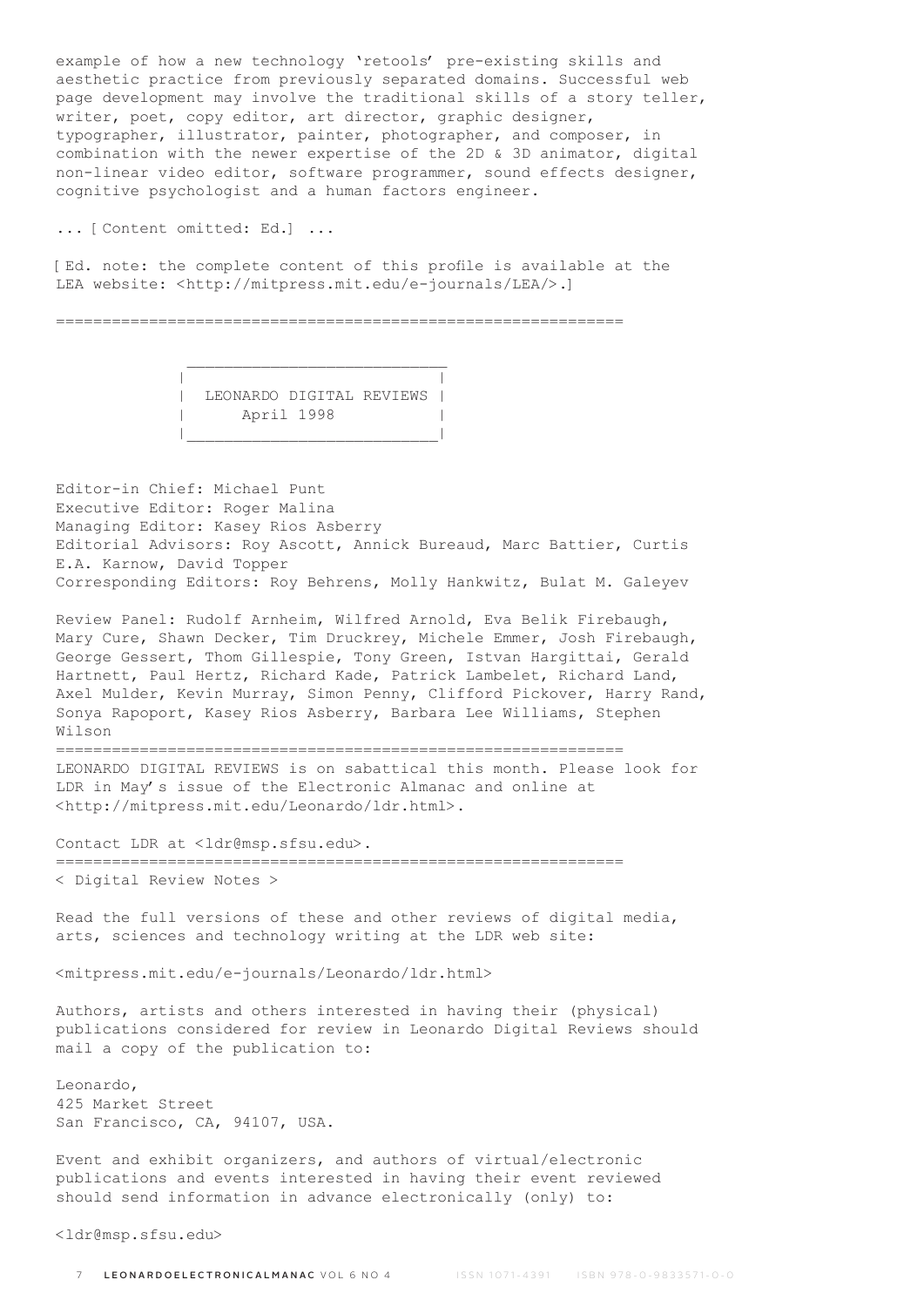Unsolicited reviews are not accepted by LDR.

 $\mathcal{L}_\mathcal{L}$  , which is a set of the set of the set of the set of the set of the set of the set of the set of the set of the set of the set of the set of the set of the set of the set of the set of the set of the set of

=============================================================

 | | | OPPORTUNITIES | |\_\_\_\_\_\_\_\_\_\_\_\_\_\_\_\_\_|

< Technical Director - Brown University Dept. of Music >

=============================================================

Professor Todd Winkler, Director MacColl Studio for Electronic Music Department of Music Brown University Box 1924 Providence, RI 02912 Email: <Todd\_Winkler@Brown.edu>

The Department of Music at Brown University is seeking applications for a full-time technical director. The responsibilities for the position include managing the technical concerns for the MacColl Studios for Electronic Music, which services the department's programs in computer music and multimedia composition. In this capacity, the technical director will assist with faculty research projects, work with students, and maintain equipment in five computer music studios. The technical director will have the opportunity to teach in the department and to use the facilities for his/her own creative work. The candidate will also be responsible for the maintenance of the music department's computers, web site, and audio systems.

Applicants must have extensive experience maintaining Apple Computer networks and MIDI systems. We are also looking for candidates with backgrounds in computer music composition, audio engineering, electrical engineering, computer science, or multimedia production.

Applicants must have completed a Bachelor's degree and demonstrate advanced technical expertise. Deadline for receipt of applications and all supporting materials is May 15, 1998. The job will begin July 1, 1997. Applicants should send a letter describing their experience and interests together with a resume, samples of creative work (if any), and three letters of recommendation to Professor Winkler at the above address.

Interested candidates may contact us about interviewing at the 1997 SEAMUS Conference, April 16 - 19 at Dartmouth College.

Brown offers the B.A. in music (with a concentration in computer music composition), the M.A. in music (with a concentration in computer music and electronic media), and the Ph.D. in music (with a concentration in ethnomusicology). The Department of Music, with a faculty of eleven supported by professional library and technical staff as well as some twenty instructors in applied music, enrolls about a dozen graduate students, thirty undergraduate majors, and more than a thousand general students annually. It supports an Appalachian string band, Balinese gamelan angklung, chamber music groups, chorus, Ghanaian drumming group, jazz bands, orchestra, Trinidadian steel band, wind symphony, and a resident string quartet. Its technical resources include the MacColl Studio for Electronic Music and the University Multimedia Lab. The Orwig Music Library houses the Koetting Ethnomusicology Archive and the Neiman Archive of Sound Recordings.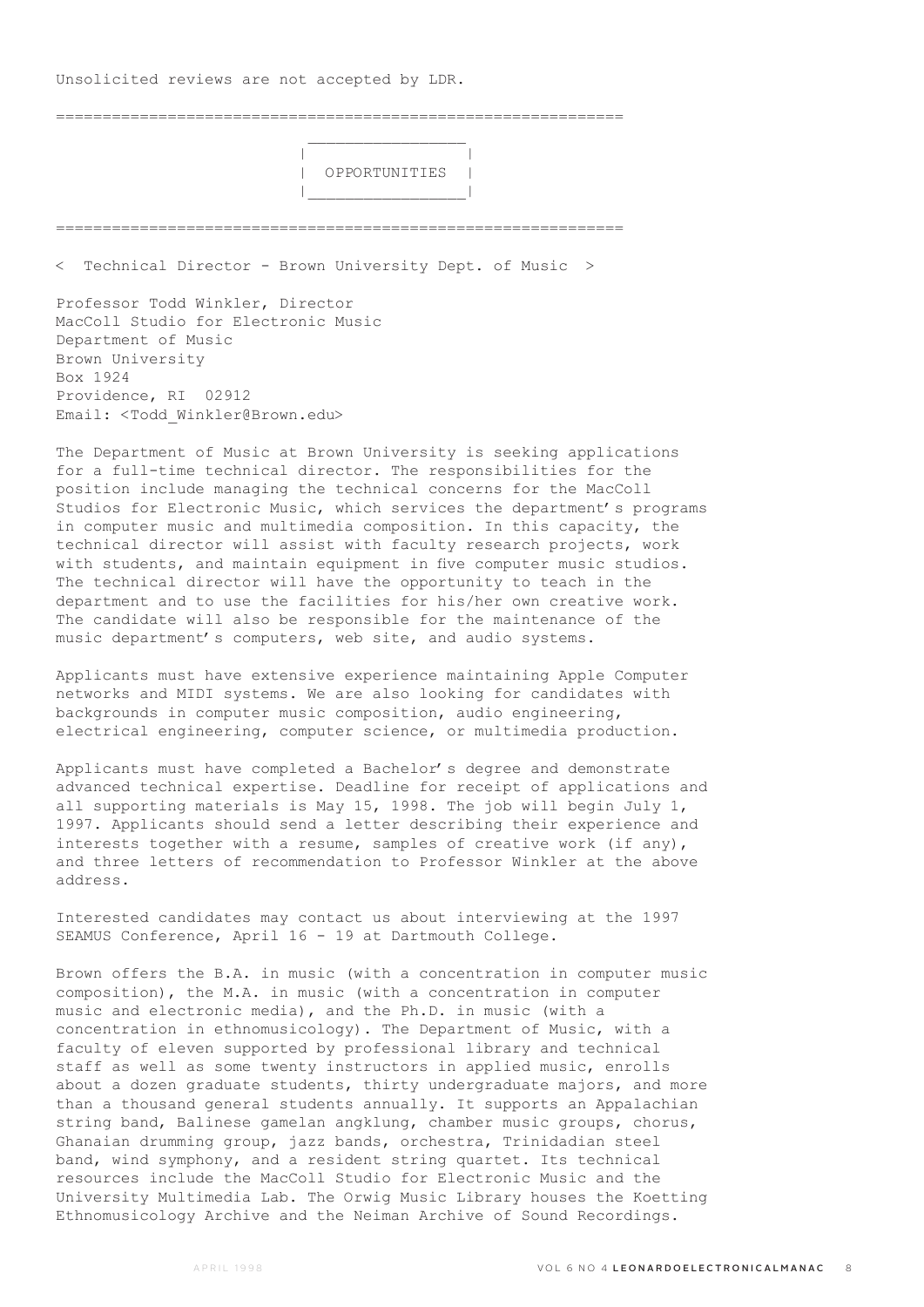Brown University is an Affirmative Action/Equal Employment Opportunity employer.

=============================================================

 | | | ANNOUNCEMENTS | |\_\_\_\_\_\_\_\_\_\_\_\_\_\_\_\_\_|

=============================================================

< Digital Soundscapes Summer Workshops >

 $\mathcal{L}_\mathcal{L}$  , which is a set of the set of the set of the set of the set of the set of the set of the set of the set of the set of the set of the set of the set of the set of the set of the set of the set of the set of

Announcing:

Digital Soundscapes Computer Music Workshops in Crested Butte. The Center for Experimental Music and Intermedia (CEMI) at the University of North Texas is offering four computer music workshops in scenic Crested Butte, Colorado. Enjoy intensive workshops in Csound, KYMA, MAX, and Algorithmic Composition amidst the beauty of the Rocky Mountains. The workshops offered include:

- Software Synthesis With Csound---July 13-17 Jon Christopher Nelson, Instructor
- Real-Time Synthesis With KYMA---July 18-21 Phil Winsor, Instructor
- Interactive MIDI Programming With MAX---July 23-26, Jon Christopher Nelson, Instructor
- Algorithmic Composition Workshop---July 27-31 Phil Winsor, Instructor

Each workshop will be limited to 15 participants to ensure adequate access to the computer music workstations. The workshop fees are \$750 for one workshop, \$1400 for two workshops, \$1900 for three workshops, and \$2250 for all four workshops. Reduced rate housing and partial scholarships may be available for students. For additional workshop information please point your browser to our web site at:

<http://www.music.unt.edu/CEMI/cb>

To apply, either fill out the form in our web site or send a letter of intent including your name, address, phone, fax, email, and a brief biographical statement including educational background and computer experience to:

Jon Christopher Nelson, Director Center for Experimental Music and Intermedia UNT College of Music Denton, TX 76203 Tel: (940) 369-7531 Email: <jnelson@sndart.cemi.unt.edu> URL: <http://www.music.unt.edu/CEMI>

Preference will be given to those applicants who submit this initial registration information by March 1, 1998. \*\*\*\*\*\*\*\*\*\*\*\*\*\*\*\*\*\*\*\*\*\*\*\*\*\*\*\*\*\*\*\*\*\*\*\*\*\*\*\*\*\*\*\*\*\*\*\*\*\*\*\*\*\*\*\*\*\*\*\*\*

< Sonic Circuits VI >

Sonic Circuits VI - Electronic Music Festival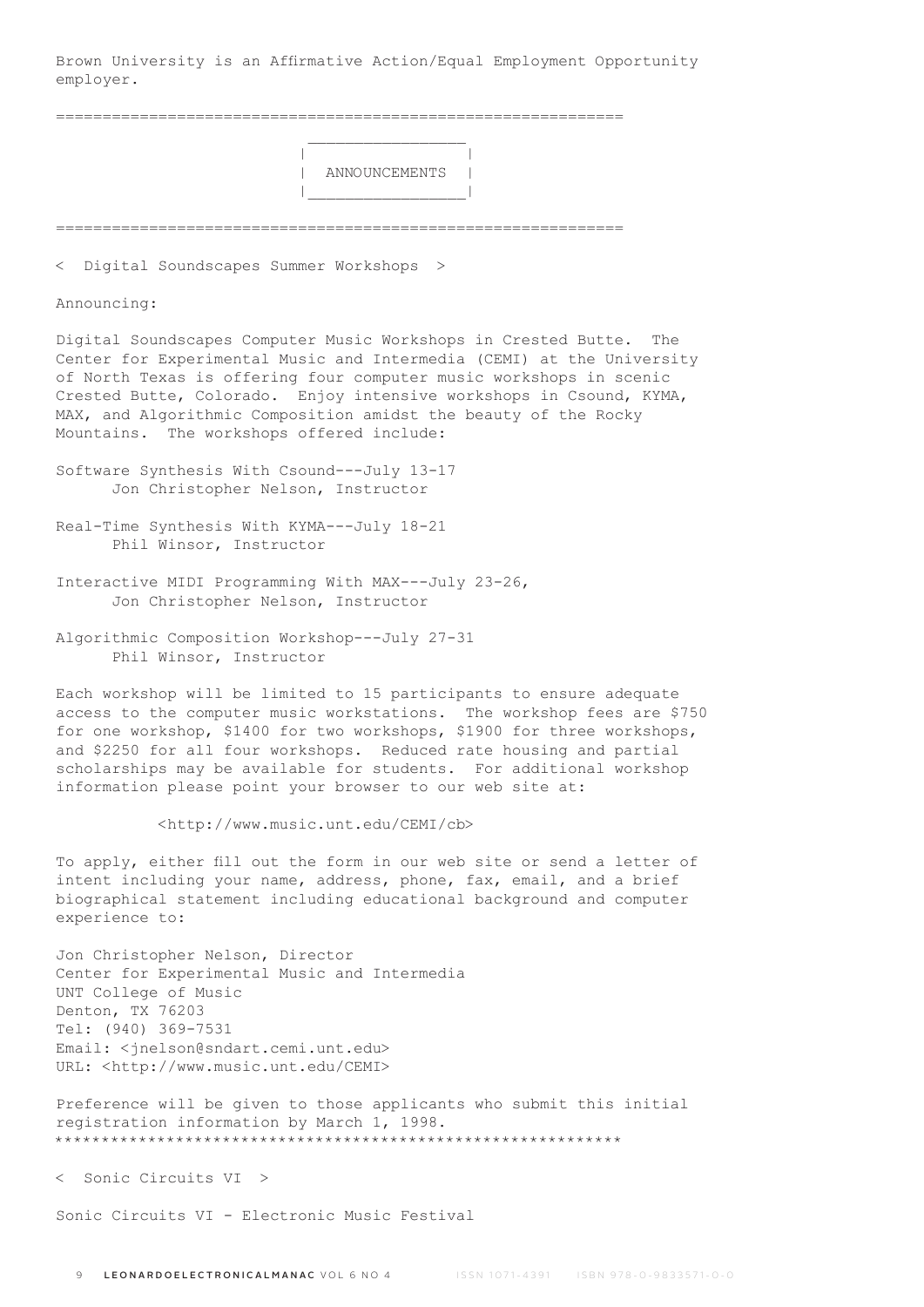Send applications to: Philip Blackburn, ACF-SC 332 Minnesota Street, E-145 Saint Paul, MN 55101-1300, USA. Tel: (800) 263-2259 Fax: (612) 291-7978 Email: <pblackburn@composersforum.org> URL: <http://www.composersforum.org>

American Composers Forum 332 Minnesota Street, #E-145 St. Paul, MN 55101, USA Tel: (612) 228-1407 Toll Free: (800) 223-8619 Fax: (612) 291-7978 After June, 1998 we will be changing our area code from 612 to 651. Please update whatever is necessary. URL: <http://www.composersforum.org> Our e-mail has been known to be imperfect; If you get a message bounced back please try me at: <PhilipBla@aol.com>

## Connect with the circuit:

- \* Be on a CD of tape-works, broadcast around the world;
- \* Be on a roster and receive invitations to perform live;
- \* Have your video art seen across the US and abroad;
- \* Have your score realized by new performers;
- \* Produce your own festival event our DIY kit will facilitate your programming.

Just send in your electronic musical work (if you plugged something in to make it, it qualifies style no object). Over 135 composers and artists have been programmed since 1993.

Sonic Circuits, now in its sixth year, is a festival with a difference; it comprises a caravan of curated works which travels the world to form the basis for many events throughout the season. Any musical works or acts which involve electronic technology (e.g., works for electro-acoustic tape, live performance with electronics, video art, new media art, sound art...) may be submitted for program consideration. The selected works are offered to more than 20 venues across the globe and may be featured on the highlights CD which is sent to numerous radio stations.

The CD, video-compilation, scores, and lists of live acts are sent in a kit to each venue as a program framework, which may then be supplemented by locally-produced material.

The Sonic Circuits season begins in October, 1998 and continues throughout the year. It is easy for you to host a leg of this international festival: simply contact ACF for complete details. Schools, theaters, lofts, galleries, bars, construction sites, and courtyards have all been home to presentations.

Minimum requirements: PA system, playback equipment (video projector and lighting are desireable). Pre-recorded program material will be sent to you in October: mix it up with student work or live performers and you have a show.

----------- Submissions -----------

Please submit one work for: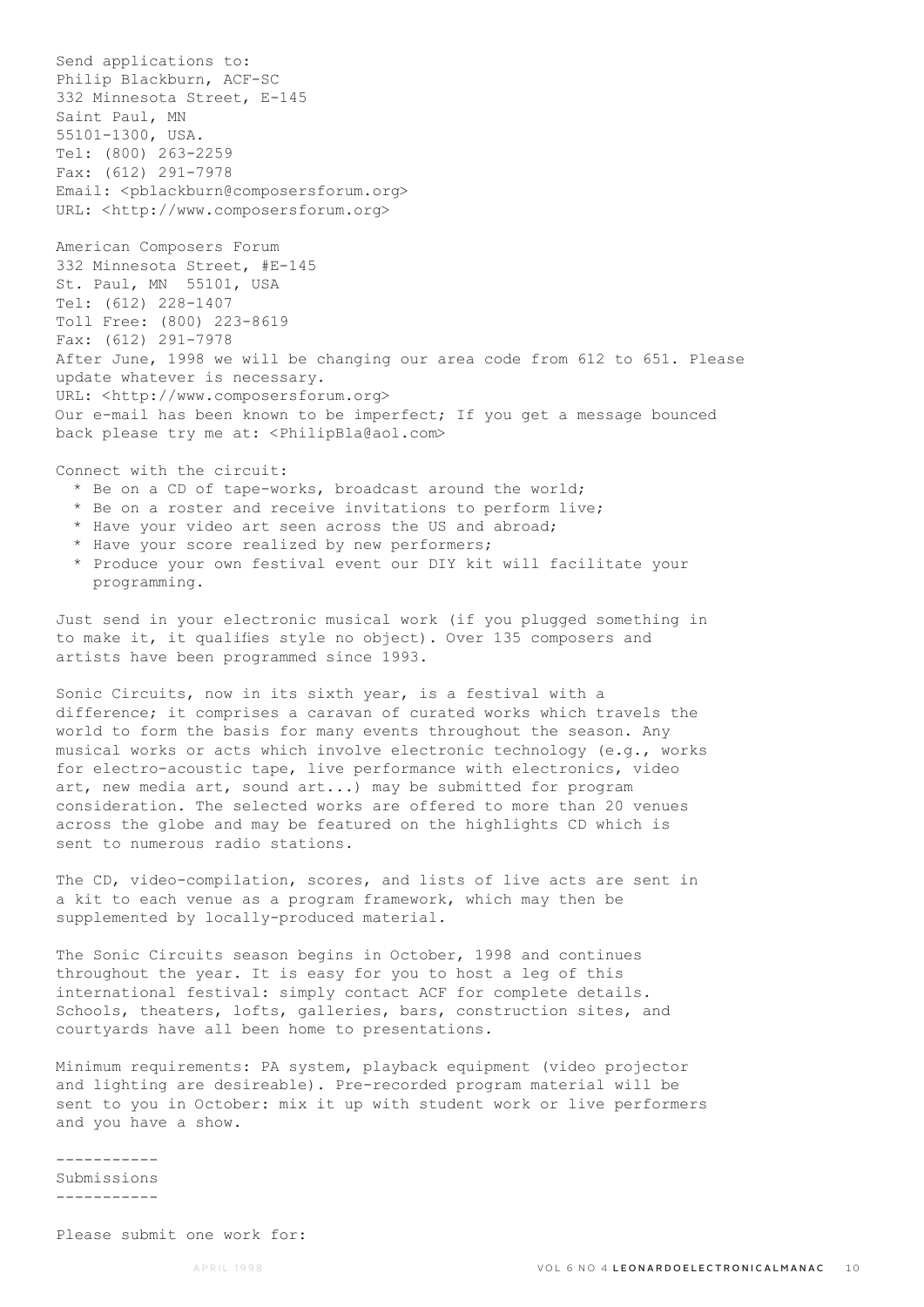- \* Audio or video tape (NTSC format only);
- \* Works with a visual and/or live component (musical performers, computer, film, slides, dance, actors, etc.).
- \* Works appropriate for ISDN or phone line hook-ups, the Internet, sound-sculptures or installations.

Entries will be reviewed by a panel of artists, technically knowledgeable and familiar with a range of new-media issues and musical styles.

----------- Eligibility -----------

Open to all artists worldwide. American Composers Forum membership is not required at the time of application but you are welcome to join, and selected artists are expected to become members.

------------------ Selection Criteria ------------------

Artistic quality of the work. Sonic Circuits seeks to encourage experimental and innovative uses of the particular medium;

Technical quality of the work. Skillful use of the technology will be favored;

Appropriateness of duration and format. Programming considerations often favor works less than 15 minutes duration, but longer works will be considered.

Postmark Deadline July 1, 1998

 Sonic Circuits VI Application Name ACF member Y/N Address City State Zip Country Telephone e-mail Performing Rights Affiliation (if any) NAME OF WORK (submit one only) DURATION TAPE FORMAT: DAT \* Cassette \* VHS \* Other

Call for information regarding other format needs. Please send a high quality dub suitable for CD mastering. Label the tape clearly with composer's name, title of work, and duration.

LIVE PERFORMERS INVOLVED (if any): We regret that we are currently unable to offer any travel or performance honorarium for live performers. If you are the performer, we will send your demo tape to the venues, which may then contact you to make arrangements. If your work is playable by another person, we will send your score to each venue as requested for them to identify a local player.

BRIEF PROGRAM NOTES/COMPOSER BIO (no more than 150 words total, suitable for radio announcements or program notes): Please use a separate sheet.

IF YOU WANT YOUR MATERIALS RETURNED: Enclose a check (to American Composers Forum) sufficient to cover return postage.

By making application to Sonic Circuits VI, you agree to release ACF from the responsibility for any loss or damage to your submitted materials. You certify that any performers on this tape have approved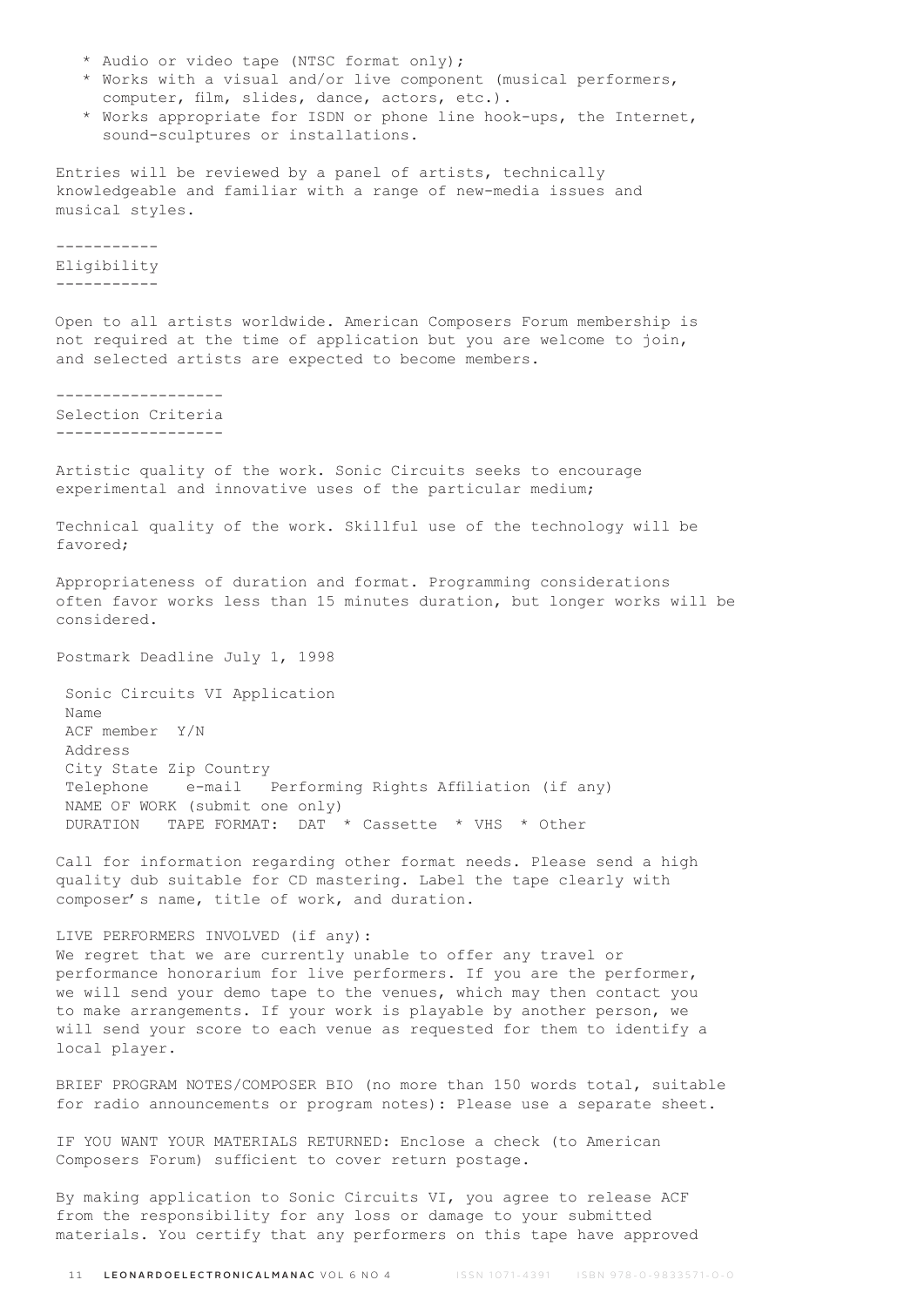this recording for radio broadcast. You agree to allow ACF to consider this work for inclusion on a run of 1,000 CDs.

=============================================================

 | ACKNOWLEDGMENTS | |\_\_\_\_\_\_\_\_\_\_\_\_\_\_\_\_\_\_\_|

 $\mathcal{L}=\frac{1}{2}$  , where  $\mathcal{L}=\frac{1}{2}$  , where  $\mathcal{L}=\frac{1}{2}$ 

=============================================================

 $\mathcal{L}_\text{max}$ 

 $\mathcal{L}_\text{max}$ 

LEA and Leonardo/ISAST gratefully acknowledges Interval Research Corporation for its continuing support of Leonardo Electronic Almanac.



The LEA Word Wide Web site contains the LEA archives, including all back issues, the LEA Gallery, the Profiles, Feature Articles, Publications, Opportunities and Announcements. It is accessible using the following URL: <http://mitpress.mit.edu/e-journals/LEA/>

```
\overline{\phantom{a}} \overline{\phantom{a}} \overline{\phantom{a}} \overline{\phantom{a}} \overline{\phantom{a}} \overline{\phantom{a}} \overline{\phantom{a}} \overline{\phantom{a}} \overline{\phantom{a}} \overline{\phantom{a}} \overline{\phantom{a}} \overline{\phantom{a}} \overline{\phantom{a}} \overline{\phantom{a}} \overline{\phantom{a}} \overline{\phantom{a}} \overline{\phantom{a}} \overline{\phantom{a}} \overline{\ | PUBLISHING & |
          | SUBSCRIPTION |
          | INFORMATION |
|________________|
```
 $\mathcal{L}_\text{max}$ 

Editorial Address:

Leonardo Electronic Almanac 718 6th Street SE Minneapolis, MN 55414-1318 Tel: (612) 362-9390 Fax: (612) 362-0097 Email: <lea@mitpress.mit.edu>

Copyright (1997), Leonardo, the International Society for the Arts, Sciences and Technology

 $\mathcal{L}_\text{max}$ 

All Rights Reserved.

Leonardo Electronic Almanac is published by:

The MIT Press Journals Five Cambridge Center Cambridge, MA 02142 USA

Reposting of this journal is prohibited without permission of Leonardo/ISAST, except for the posting of news and events listings which have been independently received. Leonardo/ISAST and the MIT Press give institutions permission to offer access to LEA within the organization through such resources as restricted local gopher and mosaic services. Open access to other individuals and organizations is not permitted.

< Ordering Information >

Leonardo Electronic Almanac is \$15 to Leonardo/ISAST members and to subscribers to the journal Leonardo. The rate for Non-Leonardo subscribers is \$30.00